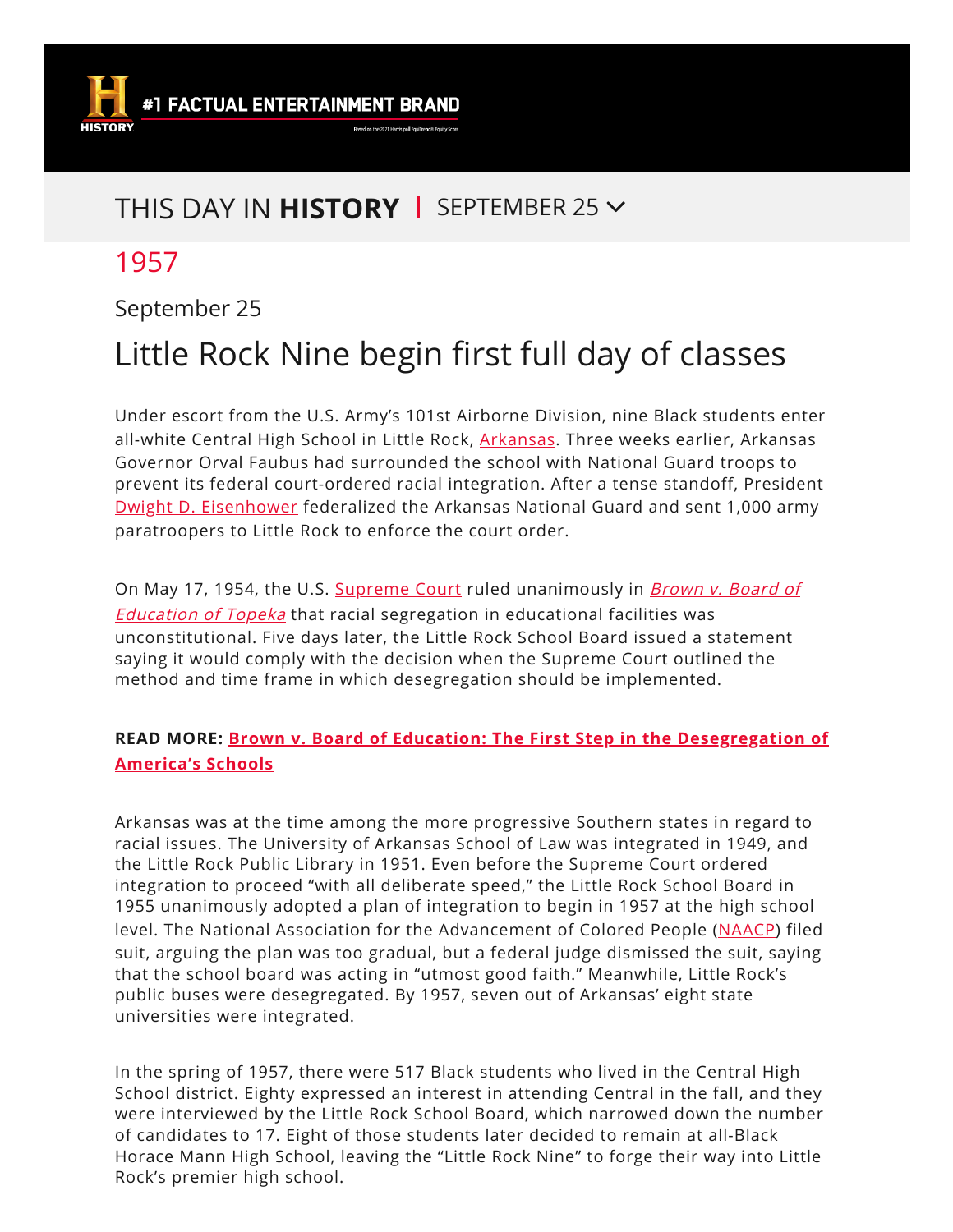In August 1957, the newly formed Mother's League of Central High School won a temporary injunction from the county chancellor to block integration of the school, charging that it "could lead to violence." Federal District Judge Ronald Davies nullified the injunction on August 30. On September 2, Governor Orval Faubus—a staunch segregationist—called out the Arkansas National Guard to surround Central High School and prevent integration, ostensibly to prevent the bloodshed he claimed desegregation would cause. The next day, Judge Davies ordered integrated classes to begin on September 4.

#### **READ MORE: The Story Behind the Famous Little Rock Nine ['Scream](https://www.history.com/news/the-story-behind-the-famous-little-rock-nine-scream-image) Image'**

That morning, 100 armed National Guard troops encircled Central High School. A mob of 400 white civilians gathered and turned ugly when the Black students began to arrive, shouting racial epithets and threatening the teenagers with violence. The National Guard troops refused to let the Black students pass and used their clubs to control the crowd. One of the nine, 15-year-old Elizabeth Eckford, was surrounded by the mob, which threatened to lynch her. She was finally led to safety by a sympathetic white woman.

Little Rock Mayor Woodrow Mann condemned Faubus' decision to call out the National Guard, but the governor defended his action, reiterating that he did so to prevent violence. The governor also stated that integration would occur in Little Rock when and if a majority of people chose to support it. Faubus' defiance of Judge Davies' court order was the first major test of Brown v. Board of Education and the biggest challenge of the federal government's authority over the states since the [Reconstruction](https://www.history.com/topics/american-civil-war/reconstruction) Era.

The standoff continued, and on September 20 Judge Davies ruled that Faubus had used the troops to prevent integration, not to preserve law and order as he claimed. Faubus had no choice but to withdraw the National Guard troops. Authority over the explosive situation was put in the hands of the Little Rock Police Department.

#### **READ MORE: Why [Eisenhower](https://www.history.com/news/little-rock-nine-brown-v-board-eisenhower-101-airborne) Sent the 101st Airborne to Little Rock After Brown v. Board**

On September 23, as a mob of 1,000 whites milled around outside Central High School, the nine Black students managed to gain access to a side door. However, the mob became unruly when it learned the Black students were inside, and the police evacuated them out of fear for their safety. That evening, President Eisenhower issued a special proclamation calling for opponents of the federal court order to "cease and desist." On September 24, Little Rock's mayor sent a telegram to the president asking him to send troops to maintain order and complete the integration process. Eisenhower immediately federalized the Arkansas National Guard and approved the [deployment](https://www.history.com/topics/white-house) of U.S. troops to Little Rock. That evening, from the White House, the president delivered a nationally televised address in which he explained that he had taken the action to defend the rule of law and prevent "mob rule" and "anarchy." On September 25, the [Little](https://www.history.com/topics/black-history/central-high-school-integration) Rock Nine entered the school under heavily armed guard.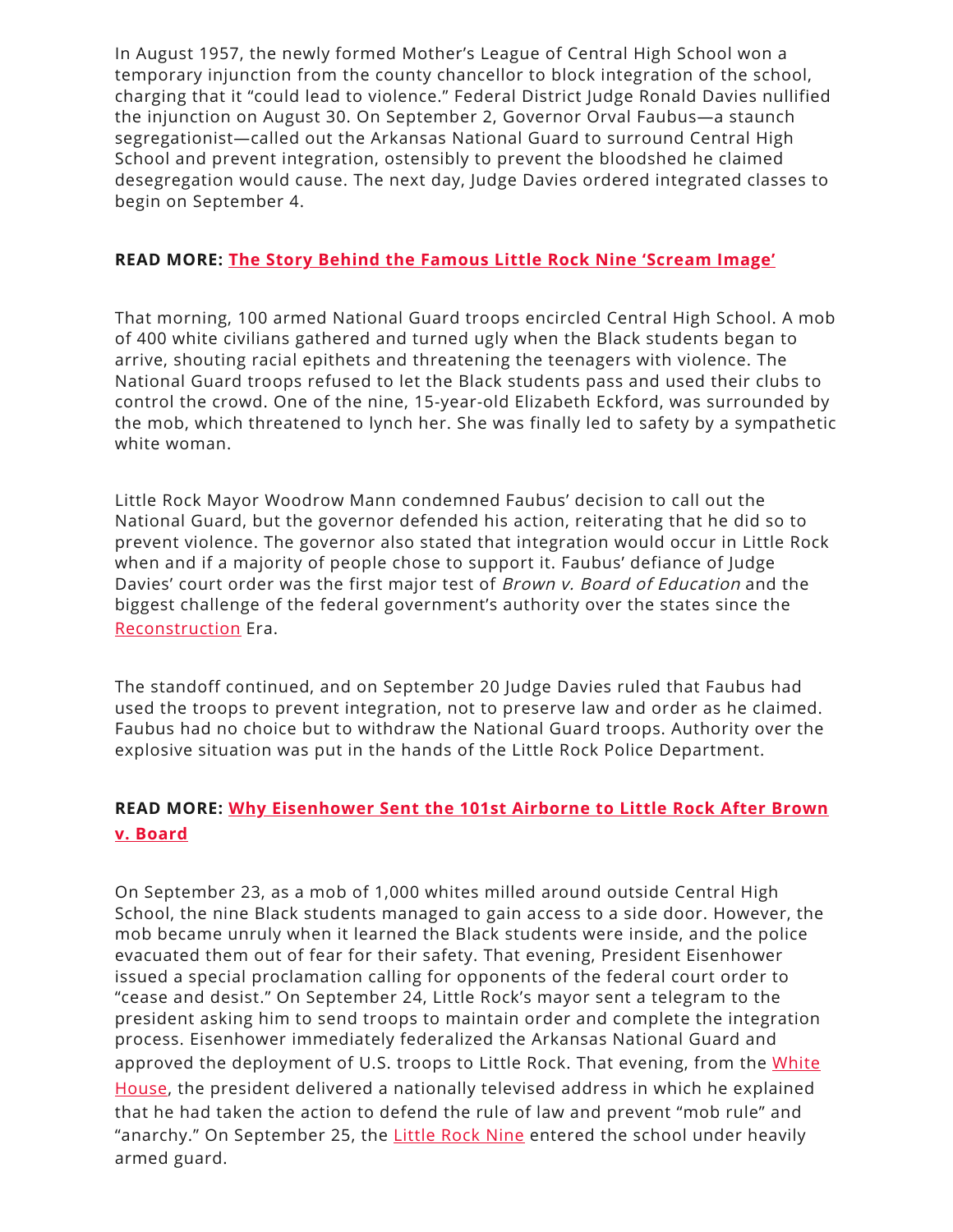Troops remained at Central High School throughout the school year, but still the Black students were subjected to verbal and physical assaults from a faction of white students. Melba Patillo, one of the nine, had acid thrown in her eyes, and Elizabeth Eckford was pushed down a flight of stairs. The three male students in the group were subjected to more conventional beatings. Minnijean Brown was suspended after dumping a bowl of chili over the head of a taunting white student. She was later suspended for the rest of the year after continuing to fight back. The other eight students consistently turned the other cheek. On May 27, 1958, Ernest Green, the only senior in the group, became the first Black person to graduate from Central High School.

Governor Faubus continued to fight the school board's integration plan, and in September 1958 he ordered Little Rock's three high schools closed rather than permit integration. Many Little Rock students lost a year of education as the legal fight over desegregation continued. In 1959, a federal court struck down Faubus' school-closing law, and in August 1959 Little Rock's white high schools opened a month early with Black students in attendance. All grades in Little Rock public schools were finally integrated in 1972.

#### **READ MORE: The Civil Rights [Movement](https://www.history.com/topics/black-history/civil-rights-movement)**

# Citation Information

## Article Title

Little Rock Nine begin first full day of classes

# Author

[History.com](https://www.history.com/author/history) Editors

#### Website Name

**HISTORY** 

### URL

<https://www.history.com/this-day-in-history/central-high-school-integrated>

## Access Date

August 25, 2021

#### Publisher A&E Television Networks

### Last Updated September 23, 2020